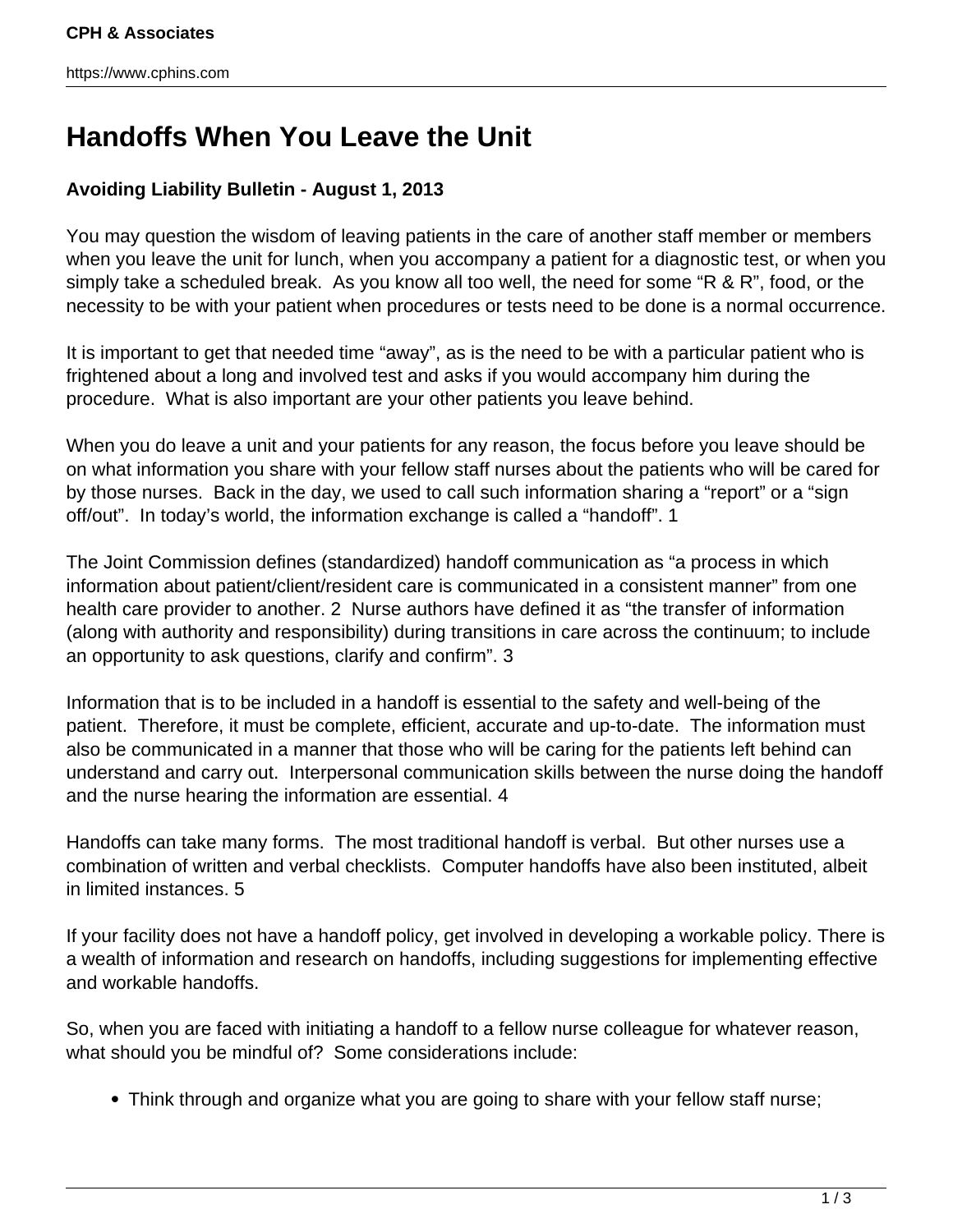https://www.cphins.com

- Speak clearly;
- Be certain the information you share with your colleague is accurate, up-to-date and specific (e.g., "Last B.P. at 2:00 pm was 140/82");
- Select as quiet a place as possible to give the handoff (e.g., free from distractions, interruptions);
- Validate your colleague's understanding of what you shared and provide an opportunity for any questions or comments;
- In addition to clinical information about the patients you are leaving behind, share any emotional or interpersonal information as well (e.g., "Mr. S is depressed. He is not eating, is tearful, and doesn't want visitors.");
- Document the handoff pursuant to your policy (e.g., check list, narrative, computer); and
- Remember that you have a duty to provide necessary information in a handoff so that the patient is not exposed to an unreasonable and forseeable risk of harm that may result in liability for you due to a breach of your duty that results in injury or death to a patient.

## **REFERENCES**

- 1. Marcia Frellick, "All Hands On Deck: Nurses Make Handoffs More Efficient", National RN EZine, July 28, 2013. Available at [www.nurse.com,](http://www.nurse.com) 1-3. Accessed August 1, 2013.
- 2. The Joint Commission (2008). National Patient Safety Goals. Hand-Off Communications: